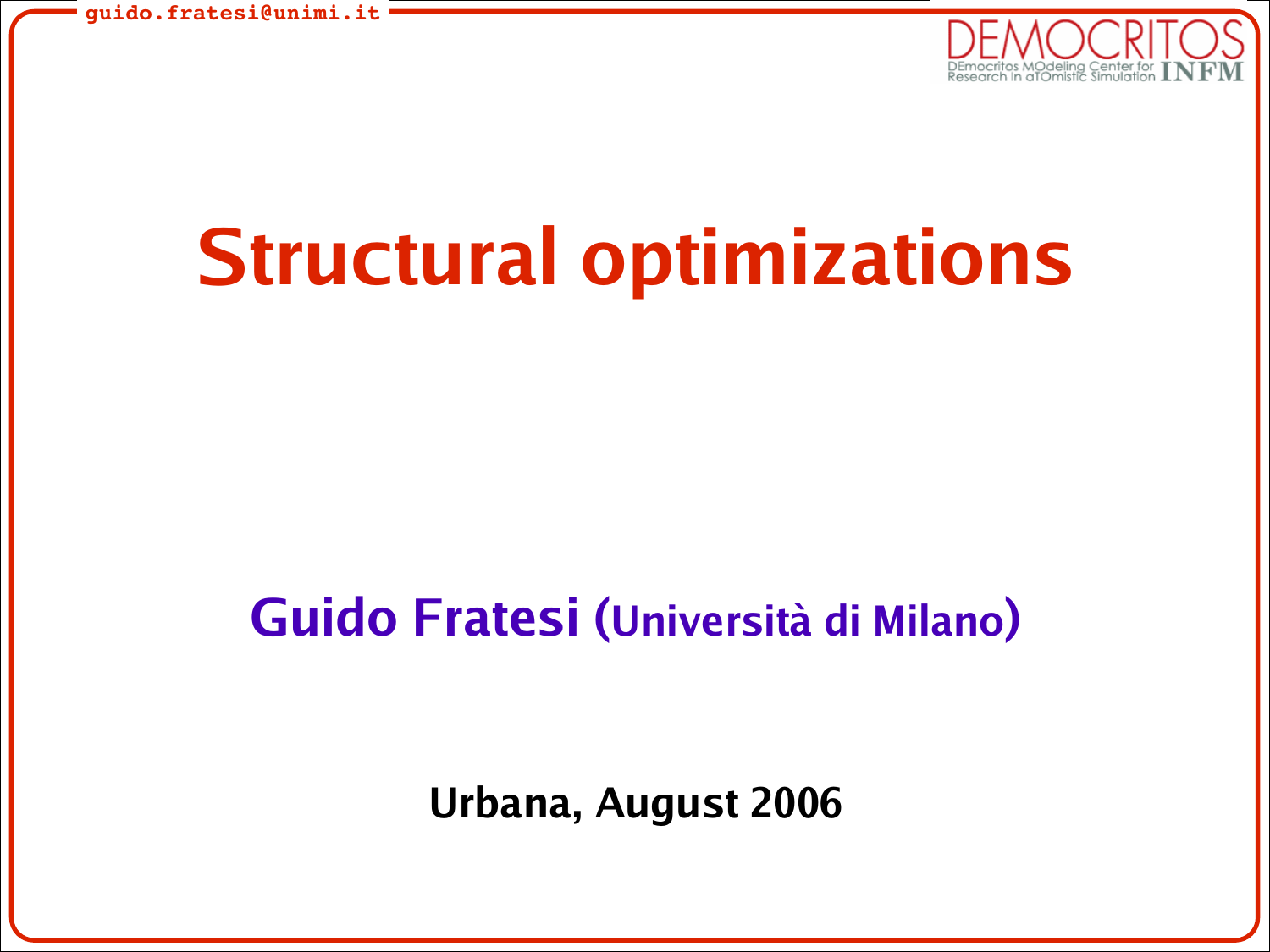### **Acetylene molecule (C<sup>2</sup> H2 )**



**We want to use pw.x to find the optimized geometry of acetylene.**

**Let us suppose we have the following guess for the structure (coordinates in atomic units):**

| C            | 0.000000000    | 0.000000000    | 0.000000000 |
|--------------|----------------|----------------|-------------|
| $\mathbf{C}$ | 2.100000000    | 0.000000000    | 0.000000000 |
| H            | $-1.600000000$ | 0.400000000    | 0.000000000 |
| H            | 3.600000000    | $-0.400000000$ | 0.000000000 |

**pw.x adopts periodic boundary conditions.**

**We can put the molecule in a large box, whose size is a convergency parameter.**

**Here, we choose a cube of side length 12 a.u. for quickness. Then:**

- **1) Prepare the input file for the SCF calculation (see next slide for other details), use PWgui if you prefer**
- **2) Visualize the structure with XcrySDen xcrysden pwi acetylene.scf.in**

#### **3) Run the SCF calculation and look at forces on atoms. pw.x < acetylene.scf.in > acetylene.scf.out**

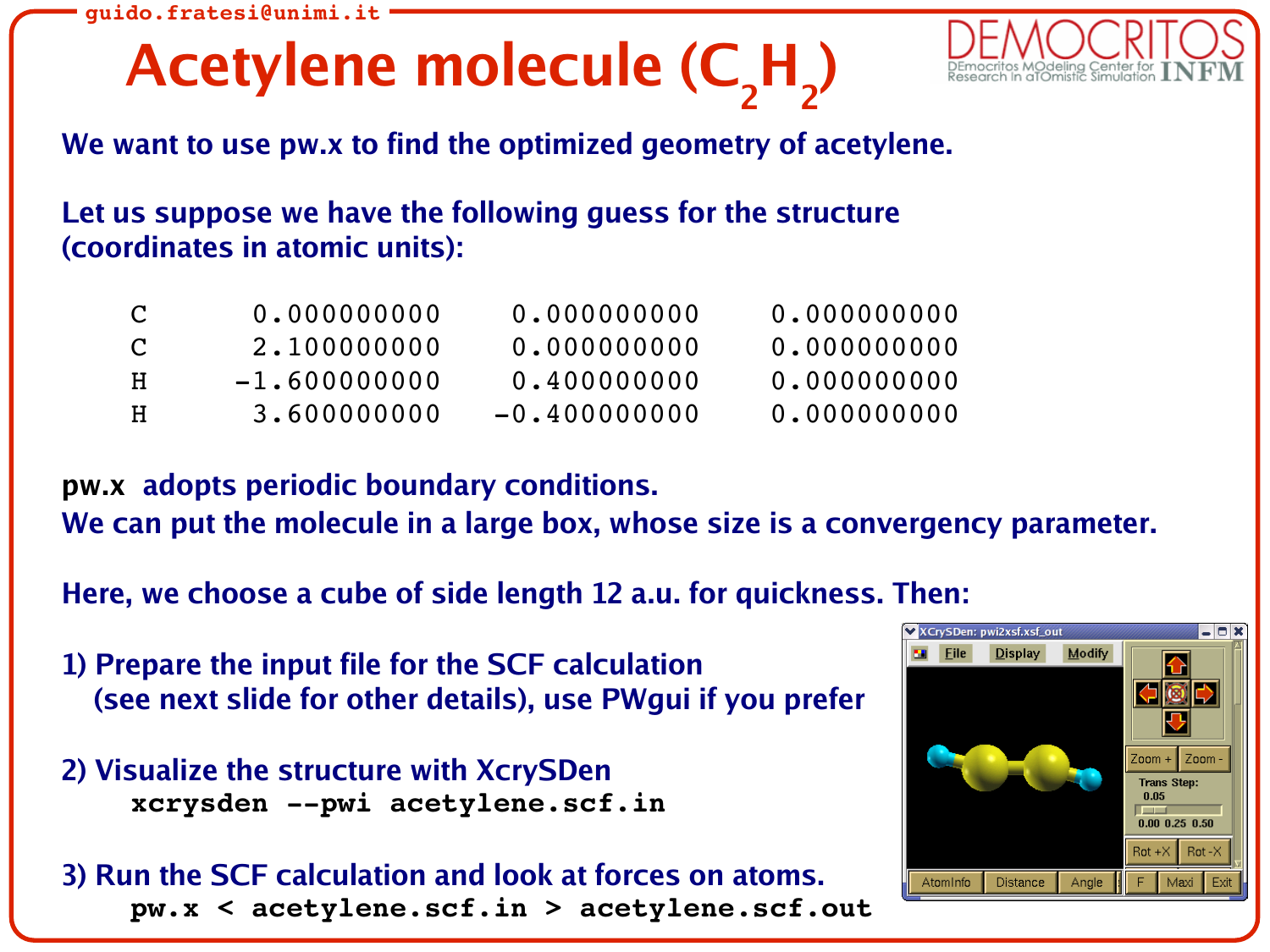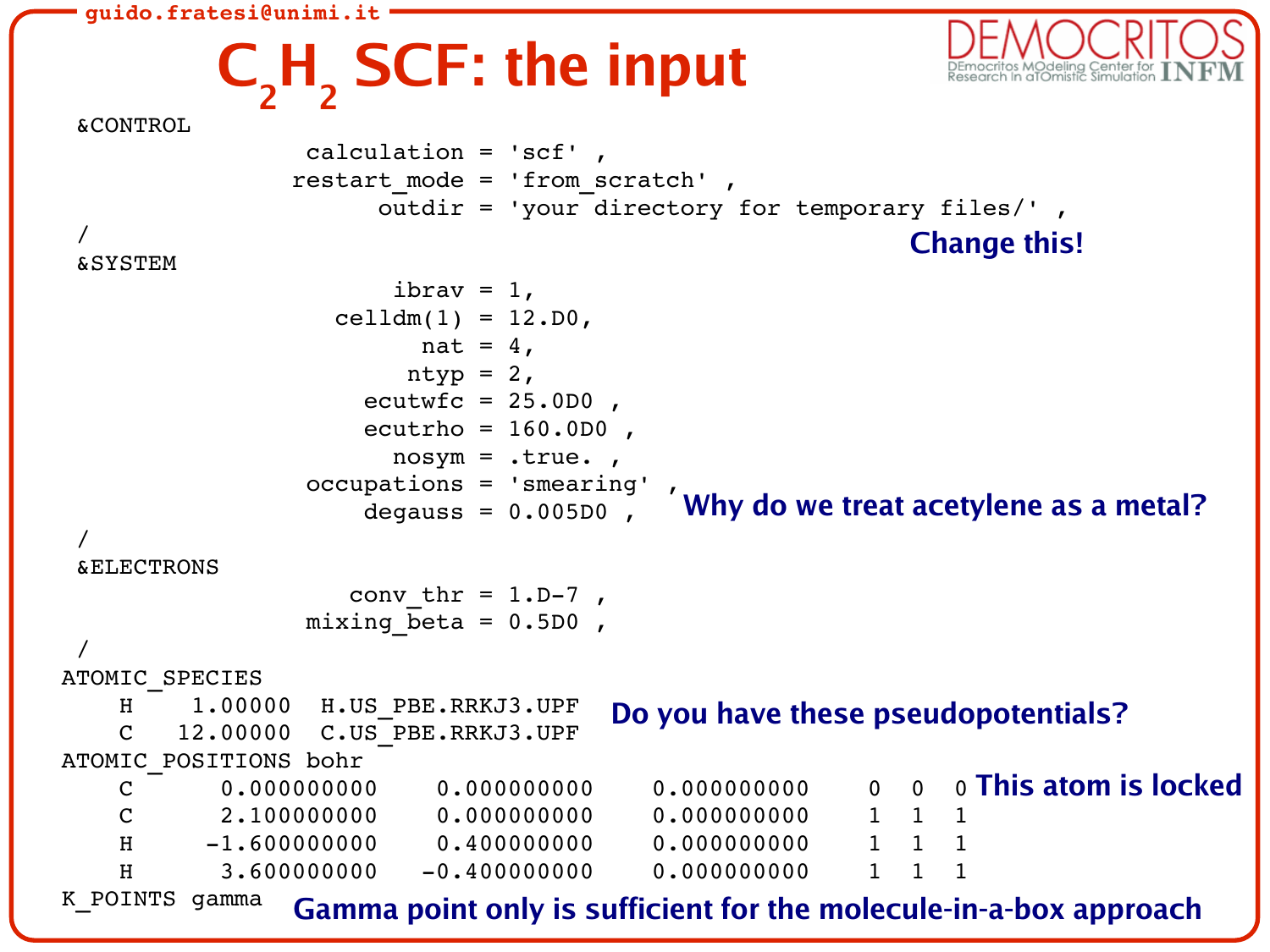### **C2 H2 SCF: the output**



#### **From the output file:**



**cp acetylene.scf.in acetylene.damp.in**

**pwgui**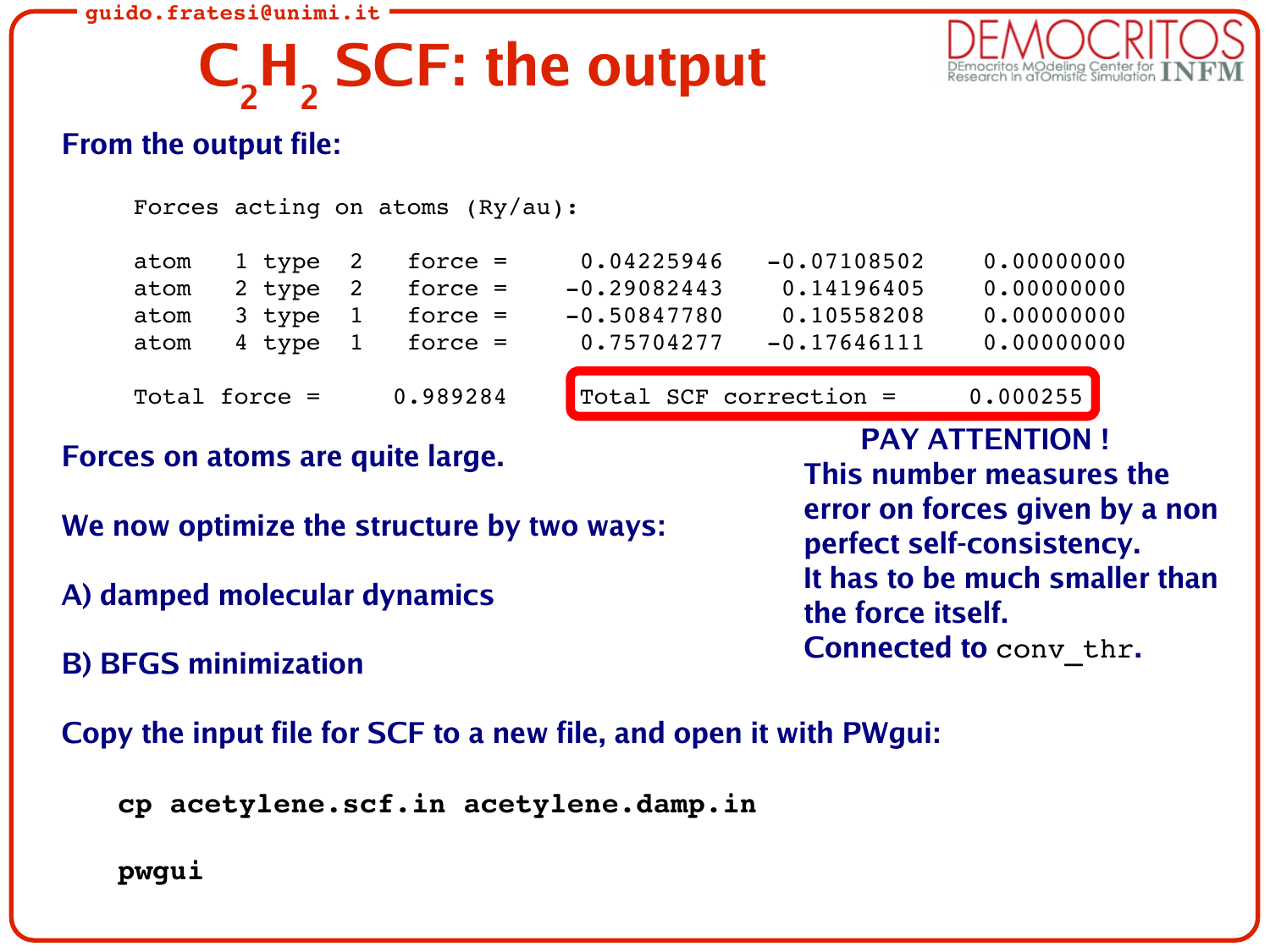### **C2 H2 damped dynamics**



**Modify the new input file acetylene.damp.in: use an editor, or PWgui to**

```
1) Specify the following variables in the "Control" namelist:
   calculation = "relax",
   dt = 20.00,2) Set a stricter SCF threshold ("Electrons" namelist):
   conv thr = 1.D-8,
3) Add "Ions" namelist:
 &IONS
   ion dynamics = "damp",
   pot_extrapolation = "second_order",
(these extrapolations make
```
**4) Set equal masses (we are not interested in a real dynamics!)**

wfc\_extrapolation = "second\_order", **the SCF loop shorter)**

```
H 1.0 H.US PBE.RRKJ3.UPF
```
C 1.0 C.US\_PBE.RRKJ3.UPF

#### **5) Save and run:**

/

```
pw.x < acetylene.damp.in > acetylene.damp.out
```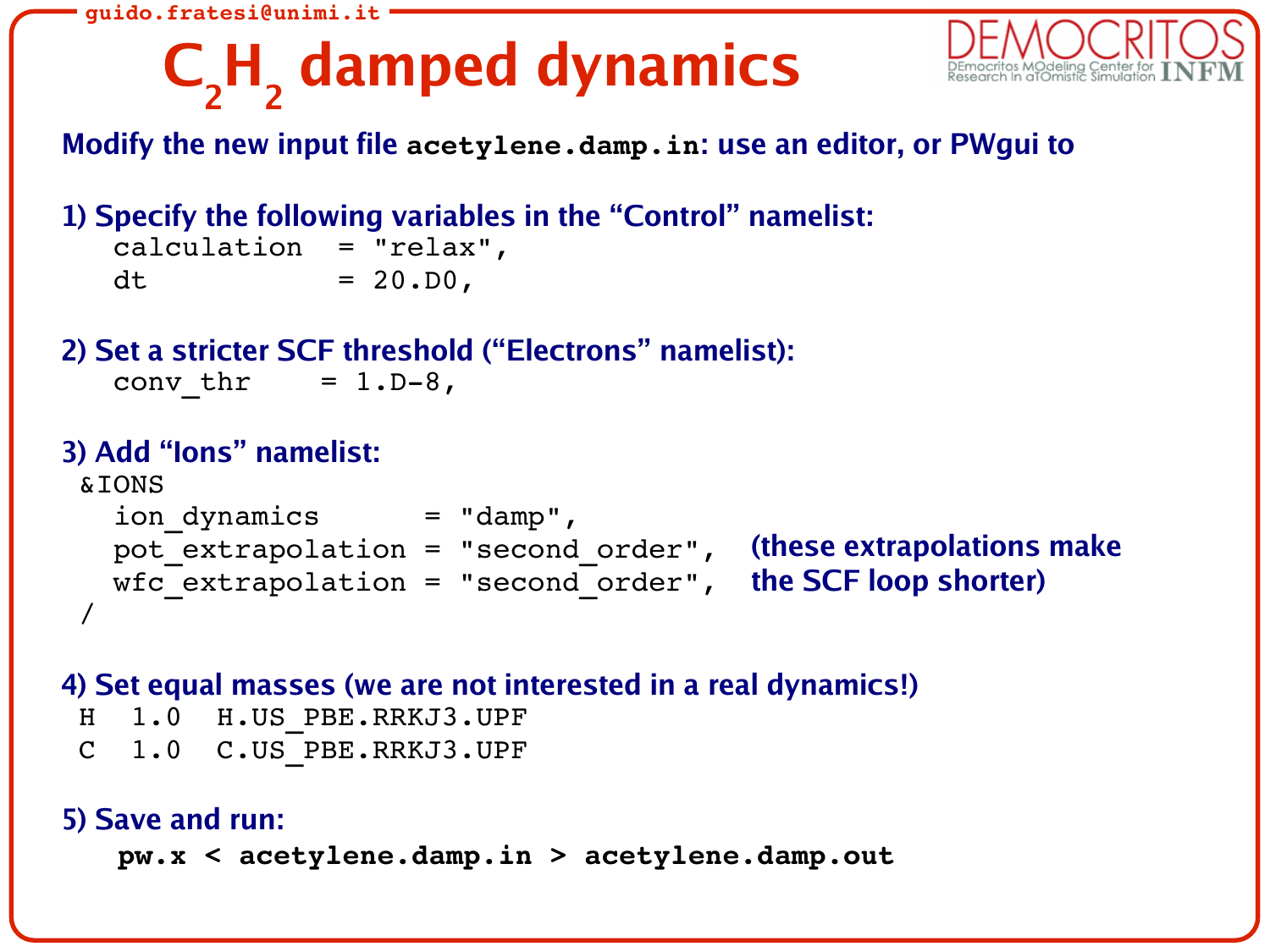### **C2 H2 damped dynamics**



**Examine the output:**

**1) Scroll the file: less acetylene.damp.out (press q to exit)**

**2) Extract key quantities: total energy: grep ! acetylene.damp.out | nl total force: grep "Total force" acetylene.damp.out | nl**

**3) Use XCrySDen to visualize the dynamics: xcrysden pwo acetylene.damp.out (remember to select "reduce dimension to 0D" and "Display All Coordinates as Animation"; type "f" to visualize the forces)**

**At convergence, forces are smaller the the specified (or default) threshold, and the algorithm stops:**

Forces acting on atoms (Ry/au):

| atom | 1 type 2      |                | $force =$ | $-0.00052921$          | $-0.00029862$ | 0.00000046    |
|------|---------------|----------------|-----------|------------------------|---------------|---------------|
| atom | 2 type        | $\overline{2}$ | $force =$ | 0.00029473             | 0.00021132    | $-0.00000059$ |
| atom | 3 type        | $\overline{1}$ | $force =$ | 0.00006651             | $-0.00020371$ | $-0.00000019$ |
| atom | 4 type 1      |                | $force =$ | 0.00016798             | 0.00029100    | 0.00000032    |
|      | Total force = |                | 0.000539  | Total SCF correction = |               | 0.000021      |
|      |               |                |           |                        |               |               |

Damped Dynamics: convergence achieved in 17 steps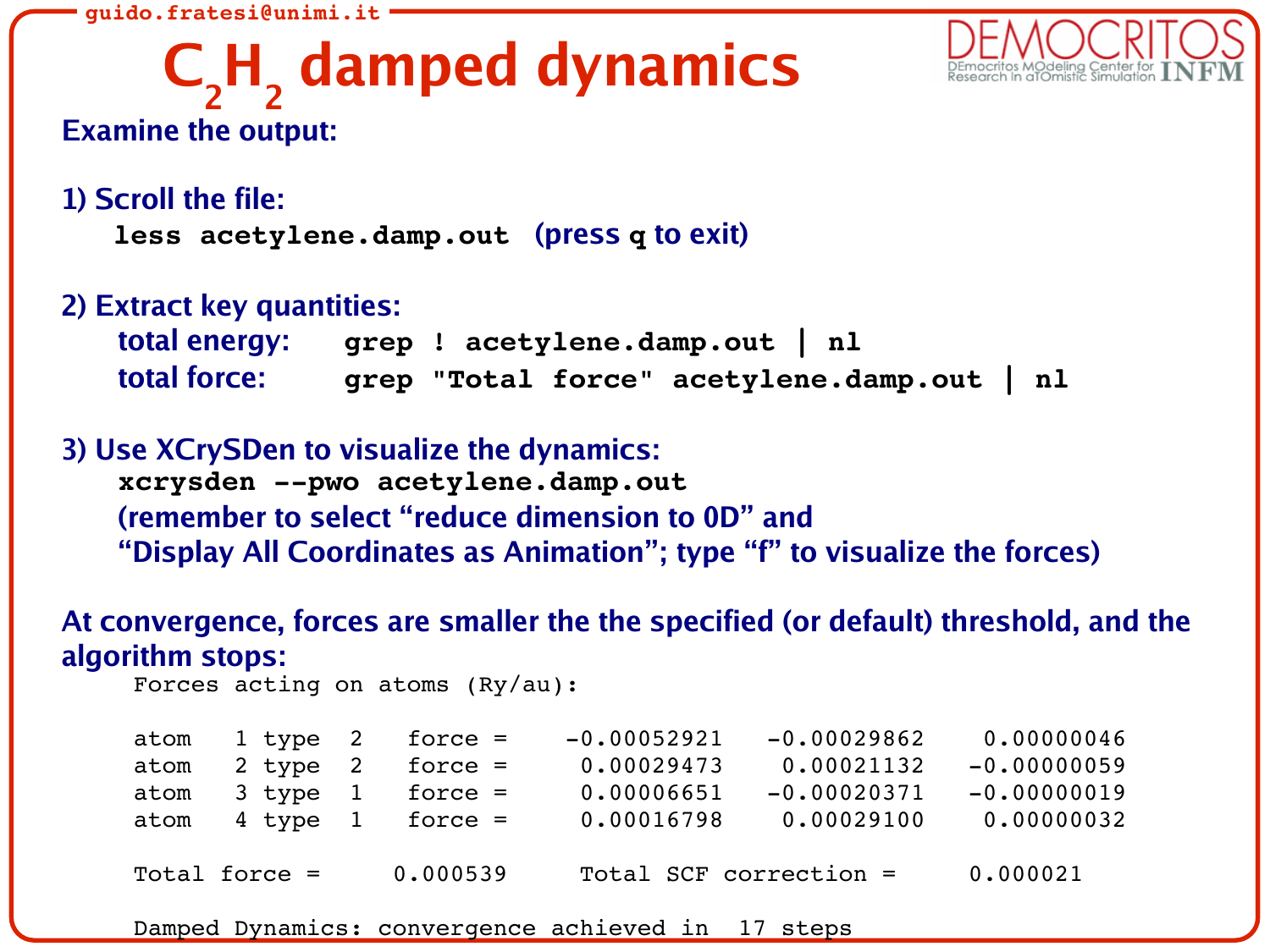## **C2 H2 BFGS minimization**

**1) Copy the input file for damped dynamics to a new file, and open it with PWgui:**

**cp acetylene.damp.in acetylene.bfgs.in pwgui**

| 2) In "Ions" namelist |                           |  |
|-----------------------|---------------------------|--|
| change:               | ion dynamics = $damp'$ ,  |  |
| to:                   | ion dynamics = $'bf{s}$ , |  |

**3) Set a variable SCF threshold (100 times more accurate closer to the minimum of energy): In "Electrons" namelist Change:** conv thr = 1.D-8 , **To:** conv thr = 1.D-6 , **In "Ions" namelist Add:** upscale = 100 ,

**4) Run the calculation pw.x < acetylene.bfgs.in > acetylene.bfgs.out**

### **5) Look at the output**

**6) Compare final positions, energy, and number of steps with damped dynamics**